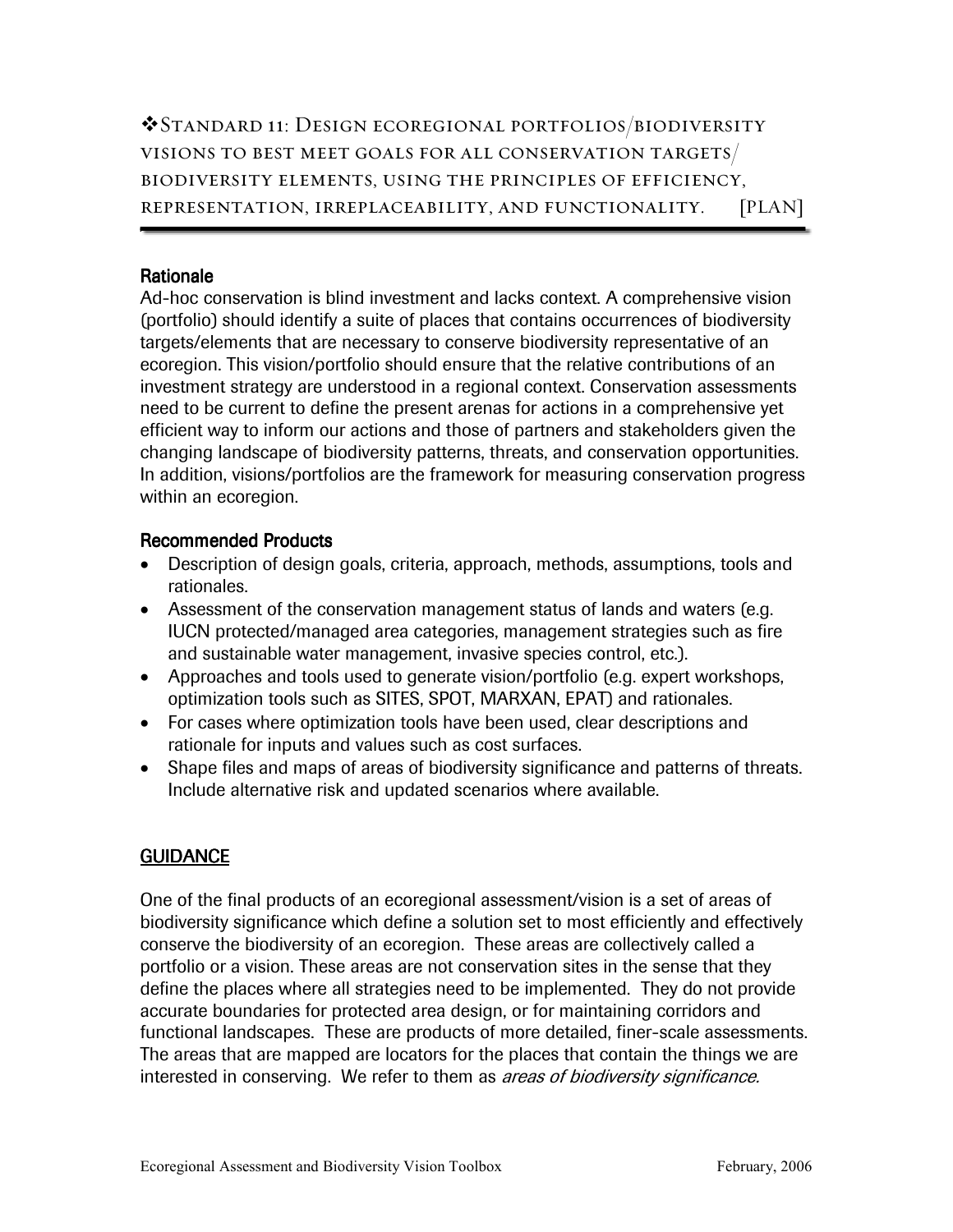The portfolio is one version of a solution set to represent comprehensively, the biodiversity of an ecoregion in an efficient and effective manner. Portfolios are designed to best achieve the conservation goals set for targets in the least number of places and areas of lands and waters. Current conservation and resource management practices, land ownership, levels of threats, and costs of implementing conservation actions are all considered when selecting geographic priorities for a portfolio.

Portfolios are created to focus conservation actions on those places that will make the greatest contribution to the comprehensive conservation of the biodiversity of the ecoregion. They create a common focus to galvanize actions among many conservation and resource management partners. Portfolios are not merely maps. They include all of the underlying data that provide information on the species, communities, ecological systems and other targets that reside in the area of biodiversity significance. Portfolios contain information on target location, ecological processes maintain targets, and target viability/integrity. Additionally, they contain information on the scope and severity of threats among the area of biodiversity significance, current levels of protection, stewardship and management. Collectively, this data is helpful for informing priorities for actions, development of area-based and multi-area strategies, and measuring success.

Designing ecoregional portfolios or visions requires understanding:

- The principles of portfolio/vision development
- The general process to create a portfolio/vision
- Multiple scenarios
- Conservation outside of the portfolio/vision
- Integration of marine, freshwater and terrestrial portfolios
- Updating and revising portfolios/visions
- Tools for designing portfolios/visions

#### Principles of portfolio/vision development

There are several elements that we consider an integral part of portfolio development. Portfolios should be assembled to maximize effectiveness, representation and efficiency, integrate marine, freshwater and terrestrial targets and minimize implementation costs. These elements are defined as:

- Effectiveness- Effectiveness- Represent the greatest number of viable occurrences of all fine- and coarse-scale targets in the ecoregion that either achieve or make progress towards numerical conservation goals. Effectiveness can be achieved by selecting areas based on coarse-scale targets first and then fine-scale targets, or vise-versa. Since they are not expected to be correlated, the steps in the process should not matter.
- Representation- Capture multiple examples of all conservation targets across the diversity of environmental gradients appropriate to the ecoregion in accordance with distributional goals (e.g., ecoregional section or subsection, ecological land unit (ELU), ecological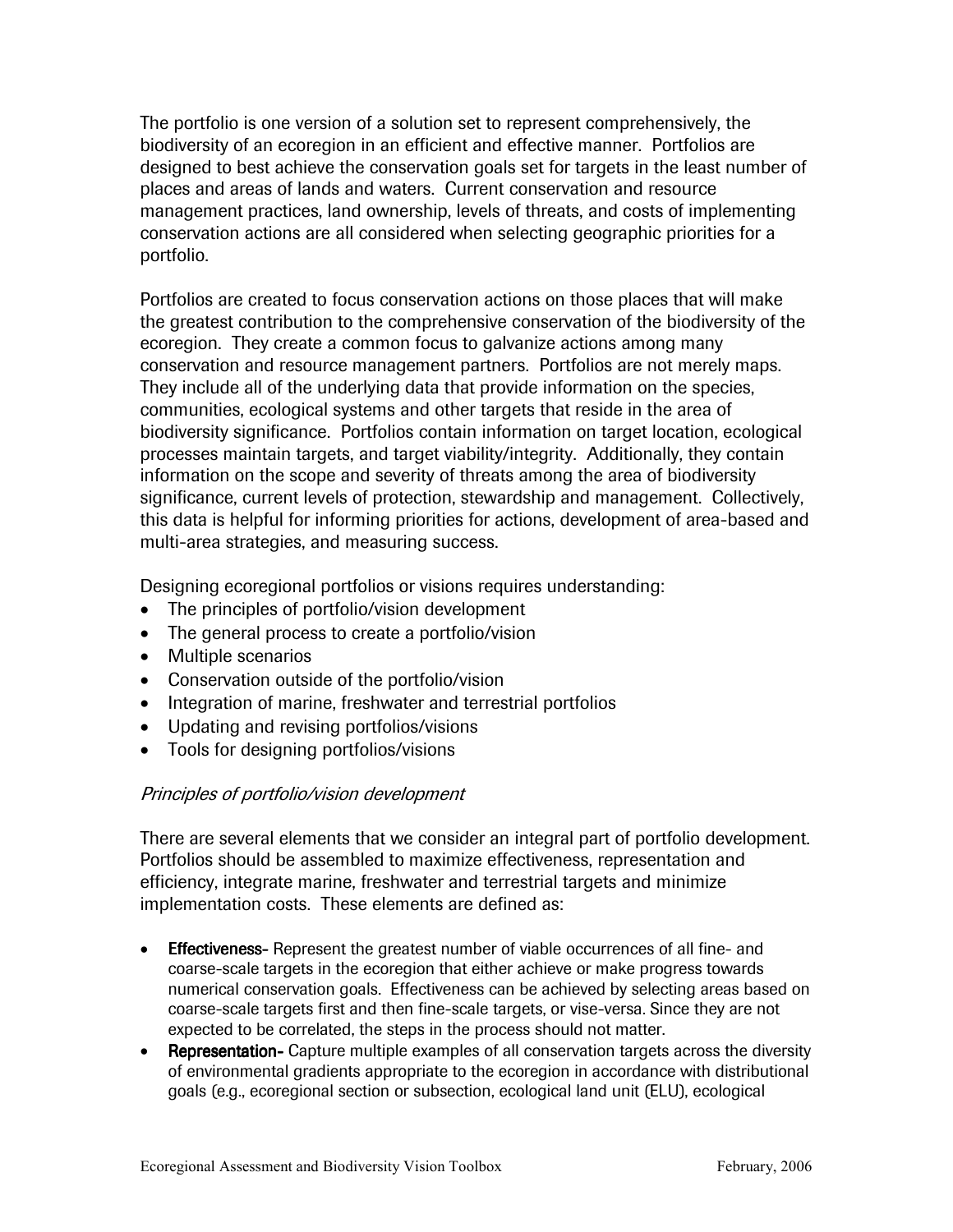drainage units, zoogeographic sub-units or some well defined biological or physical gradient).

- Efficiency- Capture the most viable occurrences of targets in the least number of places and in the smallest area across the ecoregion. This results from selecting areas that contain multiple targets, often at multiple scales, such as ecological systems, communities and species targets in the same place.
- Integration- Give priority to sites that contain high-quality occurrences of terrestrial, marine and freshwater targets. This could be considered efficiency.
- Cost- Design the portfolio to be comprised of those places that are least threatened and the lowest cost of implementing conservation strategies.

### The General Process to create a Portfolio/Vision

Portfolios are generally derived from a set of processes that define a number of alternative outcomes and reviews and refinements of them. These outcomes are intended to most efficiently and effectively make progress towards conservation target goals. When there are many options for where to identify lands and waters that contain different combinations of species, communities and ecological systems, the viability/integrity of targets, the degree of threats to them, their proximity to each other, their inclusion or proximity to existing protected lands and waters, and the importance that different targets are given, all play into the solutions that are generated.

Areas of biodiversity significance and the portfolio as a whole are developed using information on targets and their occurrences. Different weight is often given to different target types or targets with different attributes. For instance, highly threatened and endangered species with a G1 ranking might be given a higher weight than a G3 species. An endemic ecological system may be given a higher weight than a common and widely distributed one. This does not mean that the lower weighted targets are not included in the portfolio. When using optimization programs, targets that have higher weights are put into the portfolio first, and other targets are selected to fit their context in an efficient and effective manner.

Landscape information on threats is generally used to create a cost layer for portfolio design. This informs scenarios to create a portfolio that takes into account the potential risk and cost of conservation actions, in addition to the efficiency and effectiveness of capturing conservation targets. One of the major threats to biodiversity is global climate change. The Nature Conservancy's Climate Change Initiative has recently developed data and methods to incorporate the potential impacts of climate change into portfolio design. While not wide spread, this information should be taken into account when developing portfolios. An example is presented as a case study.

Another important source of information on cost is protected and managed areas. It is often assumed that protected areas and many managed areas already confer sufficient or significant conservation protection to biodiversity targets and therefore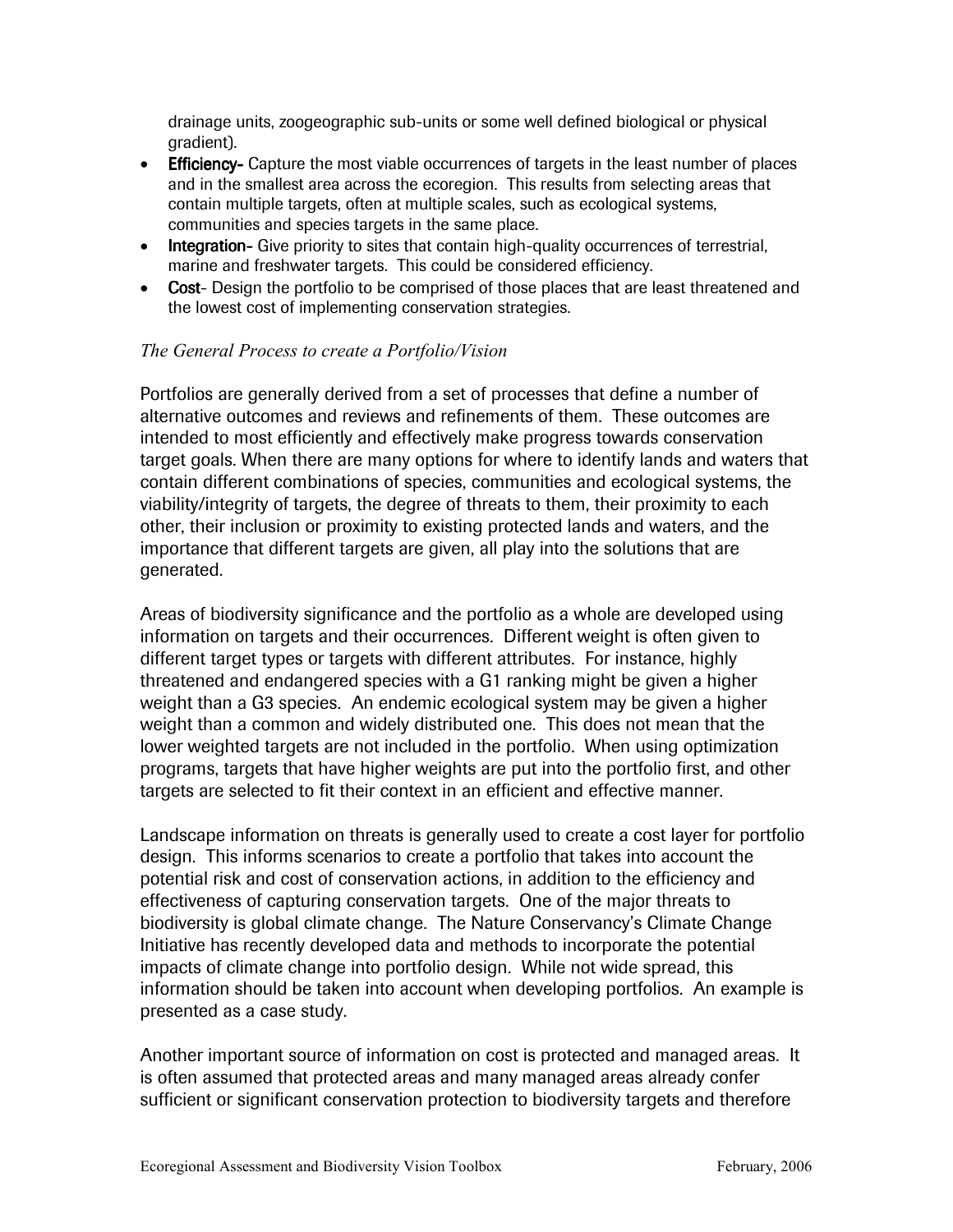have no, or very low cost associated with them. Using these as "seed" areas allows initial focus for portfolios by including target examples that are already protected, and provide opportunities to build upon them as core conservation areas. The process of using this information is analogous to conducting a GAP analysis, where the types of conservation targets and the number of examples that exist in protected areas, in well managed areas for biodiversity conservation, or are under some form of conservation management are assessed, and additional areas are identified to fill in the "gaps" in conservation. The process used to develop a portfolio takes it one more step by using the current areas that confer conservation management and using them to influence the design of the portfolio. See the Measures Unit for guidance on conducting a GAP analyses and developing information for this process.

A great need which has lacked focus and development has been designing ecoregional portfolios using design goals to create and maintain functional areas of biodiversity significance and landscapes within ecoregions. Integrating the needs of targets for connectivity, natural disturbance regimes, environmental heterogeneity and other landscape processes and patterns has been lacking in most ecoregional portfolios. Many conservation planners suggest that design goals are a second phase akin to site conservation area planning, and require more detailed information and assessments. This may be true, but there is room for initiating the process at the initial portfolio design state.

A last component that has been lacking in most ecoregional portfolios is restoration areas. In highly impacted ecoregions, restoration is the only option to achieve conservation goals for many targets. Defining the specific places to implement this strategy can provide much needed focus for conservation investment. Careful evaluation of restoration potential and target needs is necessary to develop this component of a portfolio. See links to restoration guidance in the resource section.

#### Multiple Scenarios

It is not uncommon in relatively intact landscapes to have many solution sets, or scenarios for portfolios. Another situation which generates multiple solutions is the use of varying goal scenarios based on different levels of risk. Generally, multiple risk scenarios with different solutions in fragmented landscapes build upon a basic set of areas, as opposed to multiple scenarios in intact landscapes where there are a multitude of target occurrences to choose from. In each of these cases, optimization programs are generally used to generate scenarios which are reviewed by experts to refine and generate a portfolio. In some cases, multiple sets of portfolios for the same ecoregion are generated.

In highly fragmented landscapes, there are often few if any alternatives for a portfolio. Many portfolios in these landscapes are generated without the assistance of portfolio assembly programs. However, the same expert input and review are required and underlying data exist in these portfolios as well.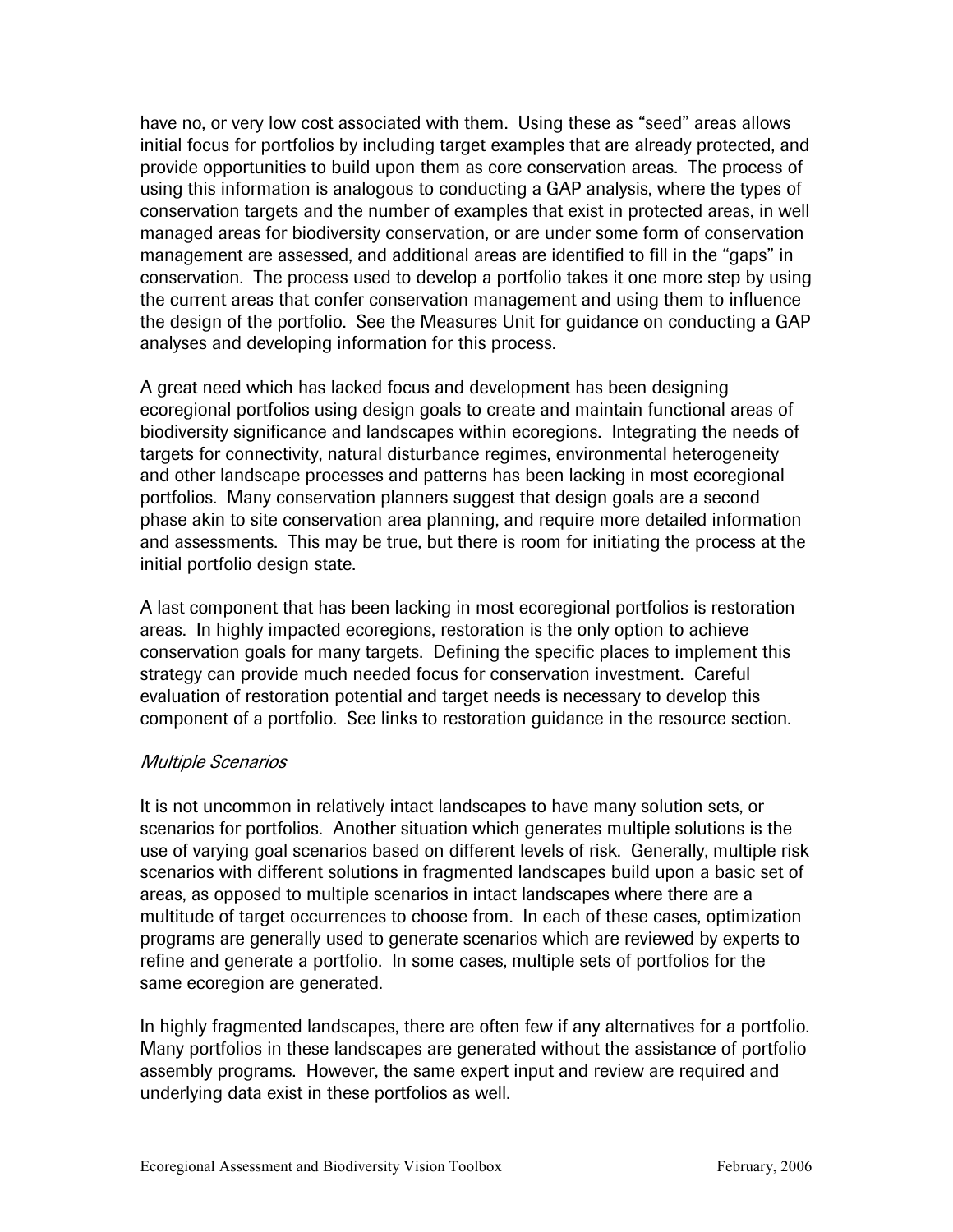#### Conservation outside of the portfolio/vision

Multiple portfolios can create confusion when discussing sets of priorities for conservation actions. However, many stakeholder's priorities may not be included in a given portfolio even if they contain examples of many of the targets. This situation can arise for many reasons. The examples of those targets may not have the highest viability/integrity ranks, or have the lowest levels of threats affecting them. At the scale of an entire ecoregion, these examples might not be the most efficient places to work. They may be places that contain single species, as opposed to having those species in areas where many other target species occur. The portfolio does not preclude incorporating the contribution of conservation actions on lands and waters that are not in the portfolio.

Many stakeholders are limited where they can work, and are already conducting actions outside the portfolio. The ultimate measure of conservation progress is the extent of the effective conservation of viable target examples in relation to goals, and there are often examples that are not within the portfolio which can contribute to this. This situation is not uncommon and can be dealt with in several ways. When developing portfolios, optimization outputs are not seen as the ultimate portfolio. Including areas that have viable target examples that are under management or actions of partners and stakeholders that are probably going to implement conservation actions can be included in the portfolio. Another approach is to generate scenarios based on current and potential future conservation actions. This allows real-time portfolios/visions to be generated based on alternative courses of actions. These portfolios can be tailored to specific partners and stakeholders, and create a custom portfolio which provides a focus for a sub-set of the partners and stakeholders in the ecoregion. The most important aspect of any of these approaches is that the contribution of any conservation actions to viable target examples is tracked, and the impact to potential future portfolio design is assessed.

#### Integration of marine, freshwater and terrestrial portfolios

Portfolios are commonly created separately for freshwater, terrestrial and marine targets. Strength in this approach is that the optimal solution for each realm is not compromised by other realms. A technical issue is that terrestrial, freshwater and marine ecoregions are distinct polygons, and developing portfolios for targets based on the separate ecoregional frameworks stays true to the ecology and the abundance and distributional (stratification) goals set for the taxa that comprise the different realms. Results from separate portfolios are overlaid and a grand portfolio for a region can be generated.

Alternatively, integrating these different realms from the beginning can result in a more efficient portfolio, and provide a better ability to focus conservation actions which integrate terrestrial, freshwater and marine ecosystems much more effectively.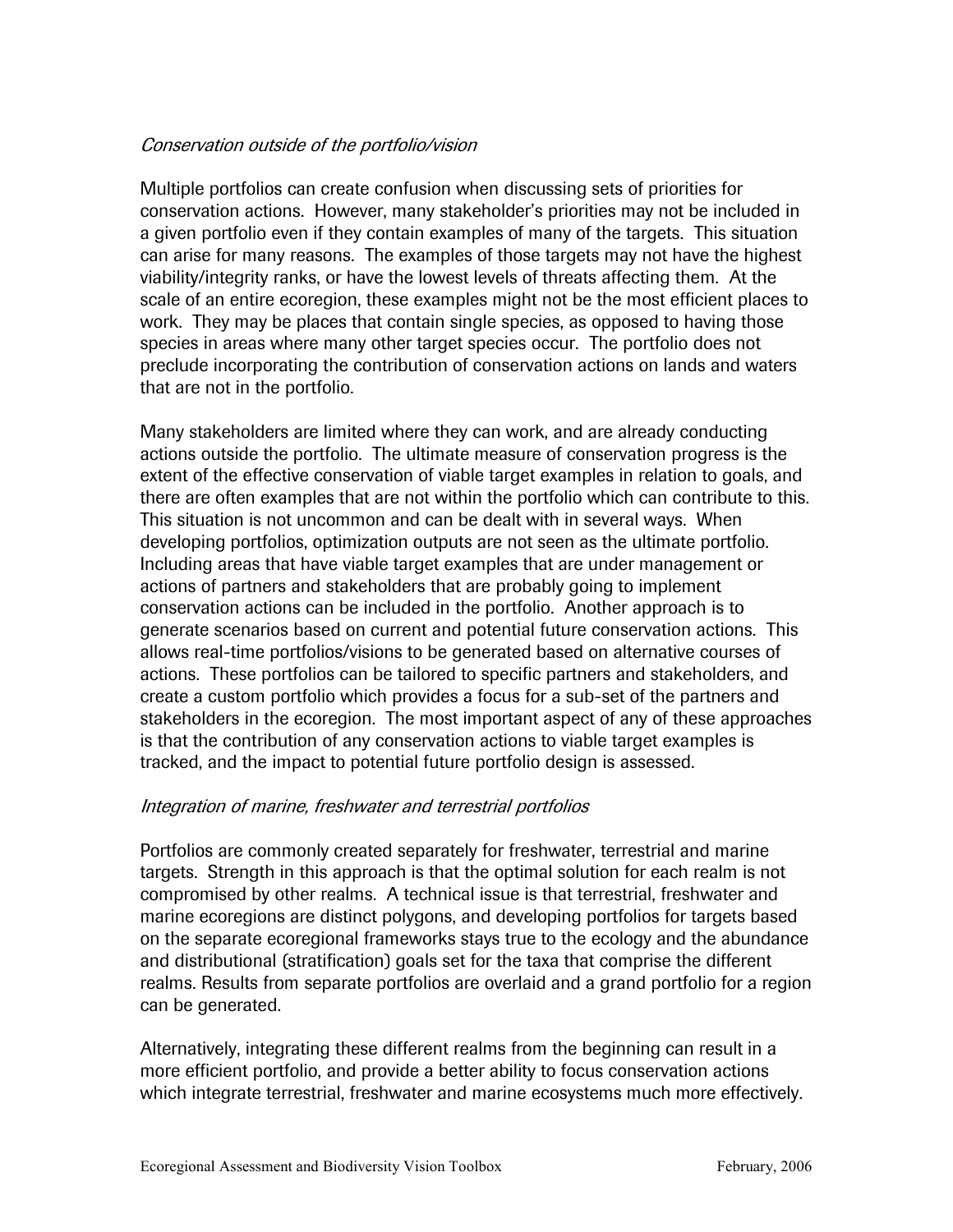This approach is probably best taken in more intact landscapes where there are options for terrestrial, freshwater and marine priorities, and integrated options can be achieved without compromising the targets of any realm.

### Updating and revising portfolios/visions

Portfolios/visions should be updated when there are new data available, or review and partner or stakeholder input that suggest potential for changes in the focus of conservation actions. These data include new information on viability, threats, protected/managed areas, conservation actions, biodiversity surveys and other information. The time frame for updating information and evaluating a portfolio/vision is dependent on the degree of change in the patterns represented by the data, and their potential impact to change the foci for conservation actions. Updates to portfolios/visions should not necessarily require the level of analyses conducted to generate the first iteration of the portfolio, but they may. Areas of biodiversity significance can be added when data identify additional examples of targets that meet criteria for inclusion. These examples may arise from discovery of new examples or examples that have had their viability and threats change to levels that meet criteria for inclusion. Areas may be omitted because the examples of targets have had their viability and threats change to levels that no longer meet criteria for inclusion. The amount of new information and degree of change in ecoregions will ultimately determine the degree of analyses that should be conducted.

### Tools for portfolio/vision design

Portfolio design techniques range from solely engaging expert knowledge and opinion to using computer assisted algorithms to solve complex calculations. All approaches provide a set of options that should be reviewed by and acceptable to partners and fulfill the principles of portfolio design.

Expert workshops engage scientists who have knowledge regarding species, ecosystems and geographical areas. Virtually all ecoregional assessments and biodiversity visions are developed with the supporting knowledge that experts provide, regardless of the extent of reliance on computer algorithms. Some assessments rely more heavily on experts to provide information on conservation targets or to help define the important areas that should be part of the portfolio of sites.

There are a variety of computer-assisted portfolio development tools. Each one has its strengths and weaknesses and different levels of complexity. However, the computer assisted tools use the same principles and produce comparable results. The choice of tools should be based on information availability and the level of complexity being addressed. The Conservancy has used computer assisted portfolio development and optimization tools such as MARXAN, SITES, SPOT and to a lesser extent, EPAT and C-PLAN. EPAT is a computer assisted portfolio design tool that keeps track of the targets that have been incorporated into the portfolio. The other four tools are optimization programs that have been used for point, linear and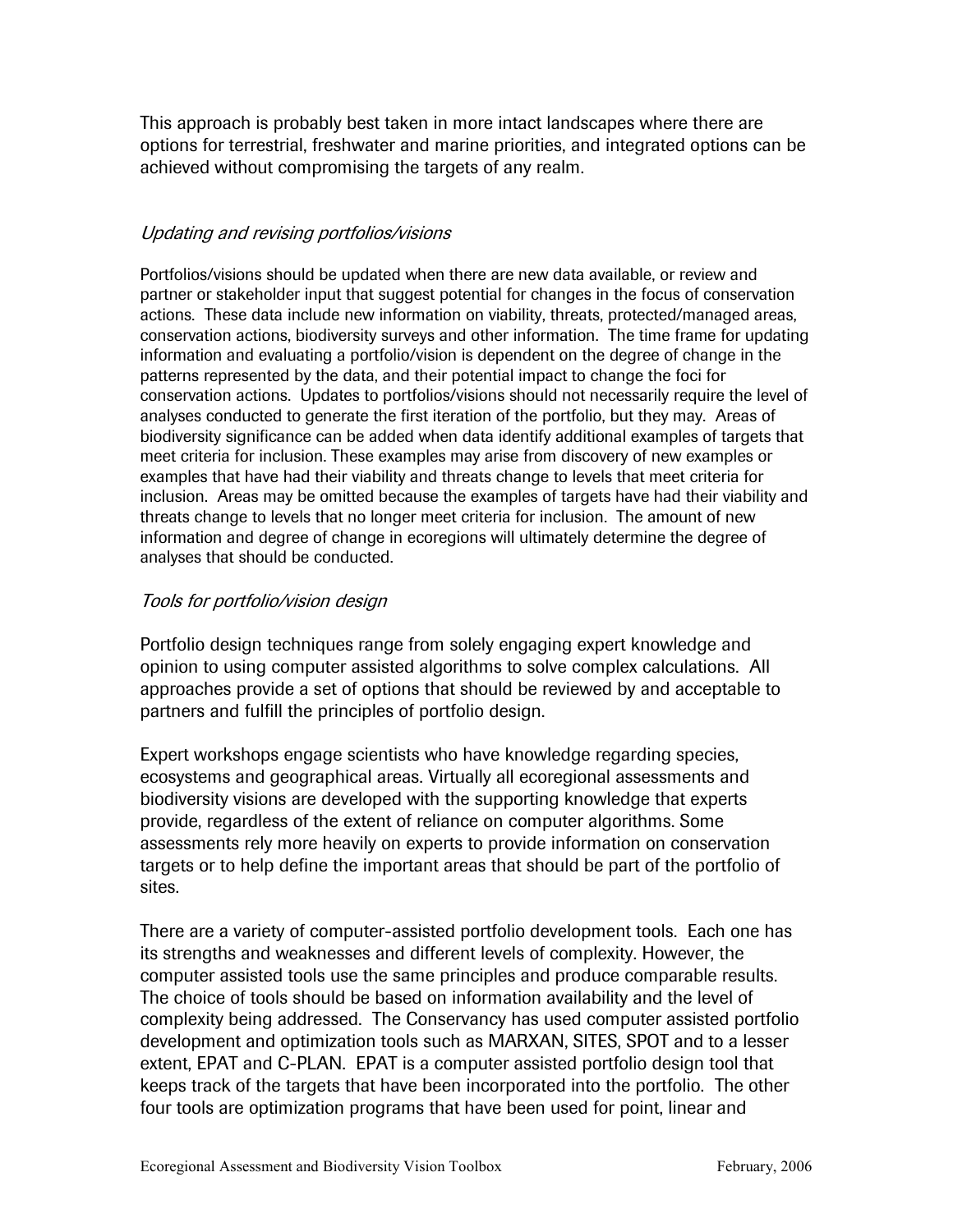polygon representations of targets. Regardless of the specific tool chosen, the best results occur when computer algorithms are combined with expert knowledge.

#### Expert workshops

Portfolios developed with expert knowledge as the primary or secondary source of information on the biodiversity have certain caveats. Experts may be biased towards certain taxonomic groups or limited to very specific geographical areas. However, in situations where data is limited or not very reliable, experts not only provide data on conservation targets, goals, condition, distribution, ecological processes, viability but also aid in the portfolio design itself and evaluating the results.

The Nature Conservancy has developed over 40 ecoregional assessments with expert workshops as a primary tool for portfolio development. Most of these workshops were supported by GIS data analyses prior, during and after the workshops (overlays, buffers, biodiversity index, etc.). At the workshops, experts are asked to provide geographical distribution of conservation targets, the condition of these targets, potential threats to the conservation target, among other information. Once the information on conservation targets has been analyzed, experts review the proposed portfolio and may provide additional information to support site Conservation Action Planning input on site-specific threats, opportunities and strategies. This step is more common when there is a limited amount of data that need the review of experts. GIS analysts and data managers must work closely with the experts to ensure that all data is captured and appropriately stored for further analysis.

Other teams use expert workshops to derive their entire portfolio by consulting experts and requesting them to draw the areas they consider important on paper maps or GIS layers. These expert-derived drawings are later digitized and analyzed with available data to confirm that the portfolio achieves the principles of portfolio design. This step is more common when conservation target data is virtually nonexistent and/or when resources (GIS experts, GIS equipment, data acquisition, etc.) are scarce.

Expert workshops are an opportunity to have peers and partners provide not only information regarding targets and their condition, but also the opportunity to provide input and refinement to the development of the portfolios which may be at the stage of an optimization output from a computerized algorithm. Data management of the information that is gathered during these workshops is critical to further update the portfolios when more data is available.

#### Portfolio Selection Software

What follows is a description of the most frequently utilized software programs used to assist the portfolio design process for ecoregional assessments. Choosing the best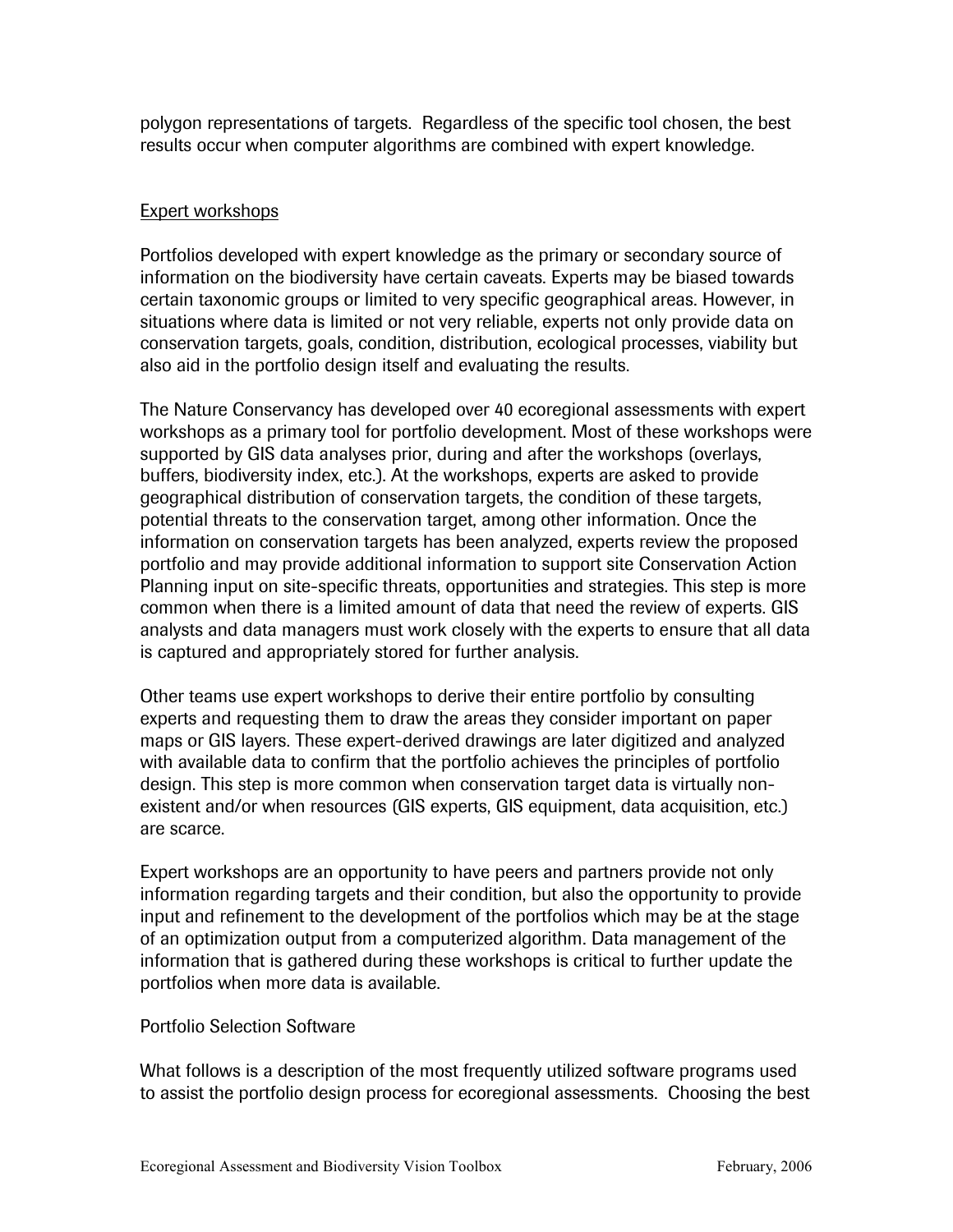tool for portfolio design in any ecoregion requires the consideration of the condition of the landscape, data availability, and desired outcomes. Further information pertaining to each of these tools can be found in the Case Studies, Tools and Resources sections of this document.

# **SITES**

Sites 1.0 is a customized ArcView project that facilitates designing and analyzing alternative portfolios. The software in Sites 1.0 to select regionally representative areas of biodiversity significance for the conservation of biodiversity is called the Site Selection Module (SSM). It is a streamlined derivative of SPEXAN 3.0 (Spatially Explicit Annealing) that was developed by Ian Ball and Hugh Possingham. SPEXAN was originally developed as a stand-alone program with no GIS interface for displaying portfolios and ancillary spatial data. The model was applied in two TNC ecoregions--the Idaho Batholith and the Northern Sierra Nevada.

12 TNC assessments in the US and abroad have used this tool.

### SPOT

SPOT is a newly coded software based on SITES using the same methodology and criteria to develop the optimization. In SPOT, only the simulated annealing algorithm is used and has been improved by re-writing the code using LANGUAGE, instead of SITES LANGUAGE. Annealing is the more accepted of the algorithms (PUBS). SPOT is completely integrated in a GIS (ESRI's ArcView 3.x) as a menu with functions that include the creation of analysis units and development of conservation target lists. The integration in ArcView has enabled this tool to become very streamlined and in addition, because of some tools to assess results will produce quality controlled and comparable results. SPOT version 1.0 was rolled out in 2003. No comprehensive testing or comparisons have been developed, but some ad-hoc tests comparing SPOT, SITES and MARXAN have revealed that further testing needs to be completed, but have also pointed out that the accuracy and reliability of the tool is acceptable. The programming team has tested the tool extensively and has fixed a first set of bugs that are detailed in the tool installation and licensing text. The Nature Conservancy's Conservation Systems Office holds the comprehensive development product package delivered by the programming team.

### MARXAN

MARXAN is software that delivers decision support for reserve system design. MARXAN finds reasonably efficient solutions to the problem of selecting a system of spatially cohesive sites that meet a suite of biodiversity target goals. Given reasonably uniform data on species, habitats and/or other relevant biodiversity features and surrogates for a number of planning units (as many as 20,000) MARXAN minimizes the cost (a weighted sum of area and boundary length, Possingham, Ball and Andelman 2001) while meeting user-defined biodiversity targets.

### EPAT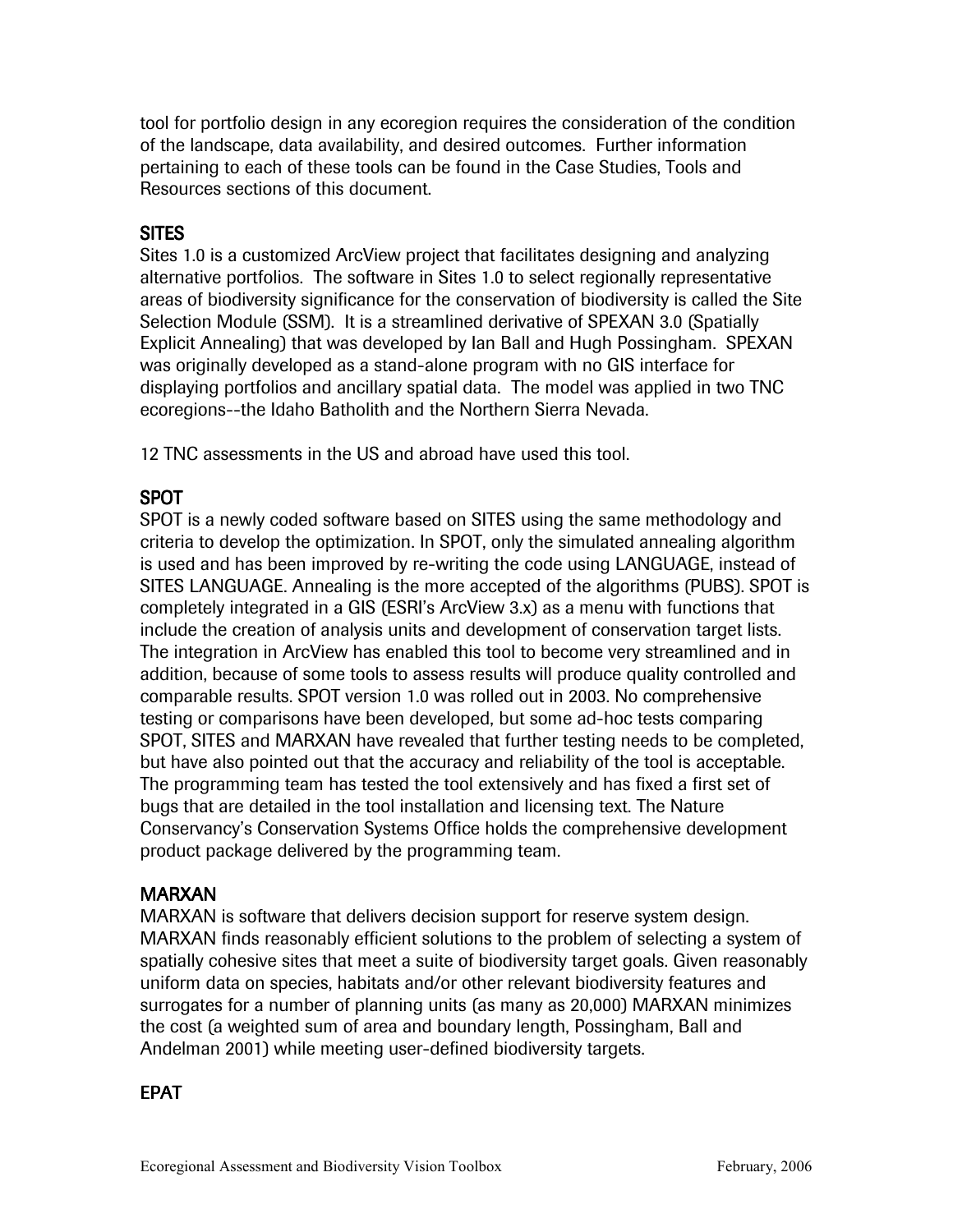The Ecoregional Portfolio Assembly Tool (EPAT) is a decision support tool for assembling an ecoregional portfolio. It is best used in regions where conservation options are somewhat limited. EPAT has a number of features that indirectly support the portfolio assembly methodology, including the display of GIS data, information management enhancements such as integration with the Conservation Planning Tool, and a number of reports that give meaningful insights into the results of the assembly process. EPAT is a standalone application written in and requiring Microsoft Access 2000. It uses CPT data stores as a source for all data. When connecting to a CPT dataset for the first time, EPAT will make some modifications to the table structure to enable the storage of EPAT-specific data as well as GIS information, which CPT is not normally capable of storing. EPAT uses Map Objects to provide integrated mapping capabilities, and is able to use geographic data from a number of sources and integrate it tightly with CPT's tabular data model.

# C-PLAN

Developed by New South Wales National Parks and Wildlife Service, C-Plan is a system designed to support conservation planning decisions.

C-Plan is a windows based software package that when linked to a GIS can display the relative contribution (Irreplaceability and other measures) of land areas (sites) towards a predefined conservation goal. These contribution measures are derived from a biological database containing modeled species or forest distributions and/or actual survey results. The conservation goal takes the form of targets assigned to individual biological entities (features) within the landscape.

C-Plan is interactive in the sense that it can recalculate and redisplay these measures when one or more sites are earmarked for protection (by selecting sites on the GIS). All recalculations take any changes into account (sites that are selected or deselected for protection) and the result is mapped back onto the GIS to display a new pattern of options. The level of protection assigned to an area can be varied (note that this is still being developed to incorporate zoning for different land use zones).

### OPPORTUNITIES TO INNOVATE

Ecoregional portfolios are solution sets. In some highly altered ecoregions there are not many alternatives. In more intact landscapes, there are potentially many. Using alternative risk scenarios for multiple goal setting results in several solutions. There is room for figuring out how to best portray and implement multiple solutions while keeping track of progress, and maintaining focus on a set of priorities, while presenting multiple portfolios as solution sets.

We need to better integrate marine, freshwater and terrestrial targets while maintaining the ecological integrity and meaningful goals set within the different ecoregional frameworks. A great need which has lacked focus and development has been designing ecoregional portfolios using design goals to create and maintain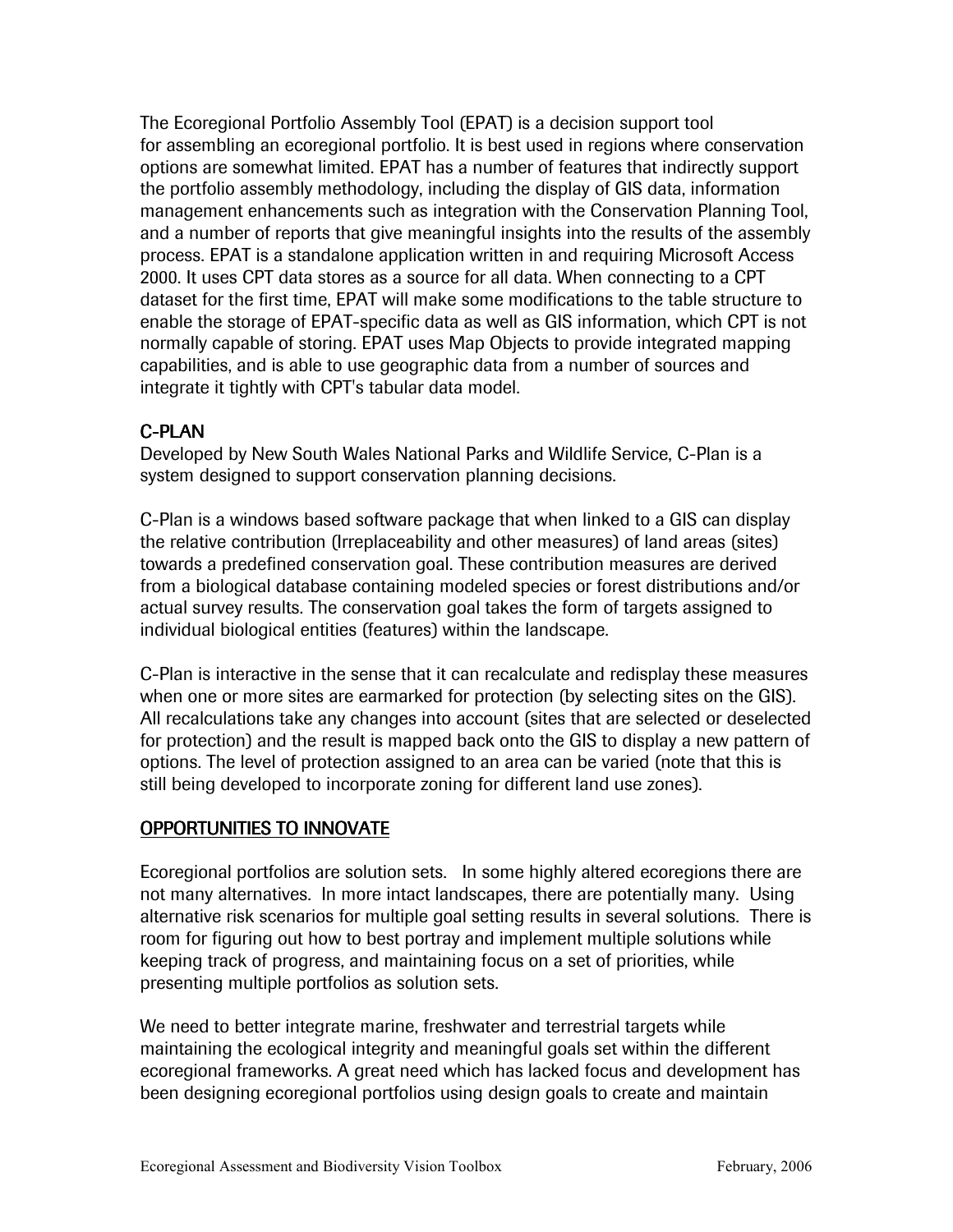functional areas of biodiversity significance and landscapes within ecoregions. Integrating the needs of targets for connectivity, natural disturbance regimes, environmental heterogeneity and other landscape processes and patterns has been lacking in most ecoregional portfolios. Many conservation planners suggest that design goals are a second phase akin to site conservation area planning, and require more detailed information and assessments. This may be true, but there is room for initiating the process at the initial portfolio design state. In addition, there is a need to develop restoration portfolios in ecoregions that are highly altered where restoration is the only option for meeting goals for many targets.

## CASE STUDIES

- □ Scenario Building in the Utah High Plateaus Ecoregion. Six potential portfolios were produced using three sets of conservation goals and two cost surfaces. These scenarios were then integrated into a final portfolio.
- **Using SITES 1.0 and expert review to create a portfolio of sites for the Southern** Rocky Mountains Ecoregion. This case study details the use of SITES from deriving the data necessary for input to the final selection of areas of biodiversity significance using expert workshops.
- □ Automated Integration of Aquatic and Terrestrial Conservation Areas in Conservation Planning: A New Method. This new approach is called vertical integration, which allows planners to analyze aquatic and terrestrial targets simultaneously by using separate layers of assessment units, crafted to match the natural boundaries of the targets being assessed, with suitability indices incorporating impacts specific to those targets. This approach has been piloted in the Pacific Northwest Coast and the Alaska-Yukon Arctic bioregions.
- □ Priority Sites and Spatial Variability for the Carolinian Marine Ecoregional Assessment. Marxan automated site selection algorithm was employed to enable a dynamic decision support system (DSS) using target data and a suitability index derived from 11 indicators of anthropogenic threat to the system and its targets.
- □ Establishing connectivity in the Southwest Amazon A model was used to estimate the cost of migration between existing and potential priority areas in the Southwest Amazon ecoregion. This cost surface was used to establish connectivity among priority areas.
- □ The final biodiversity vision for the Southwest Amazon. This case study presents the finished biodiversity vision for the SW Amazon ecoregion and outlines implementation considerations.

B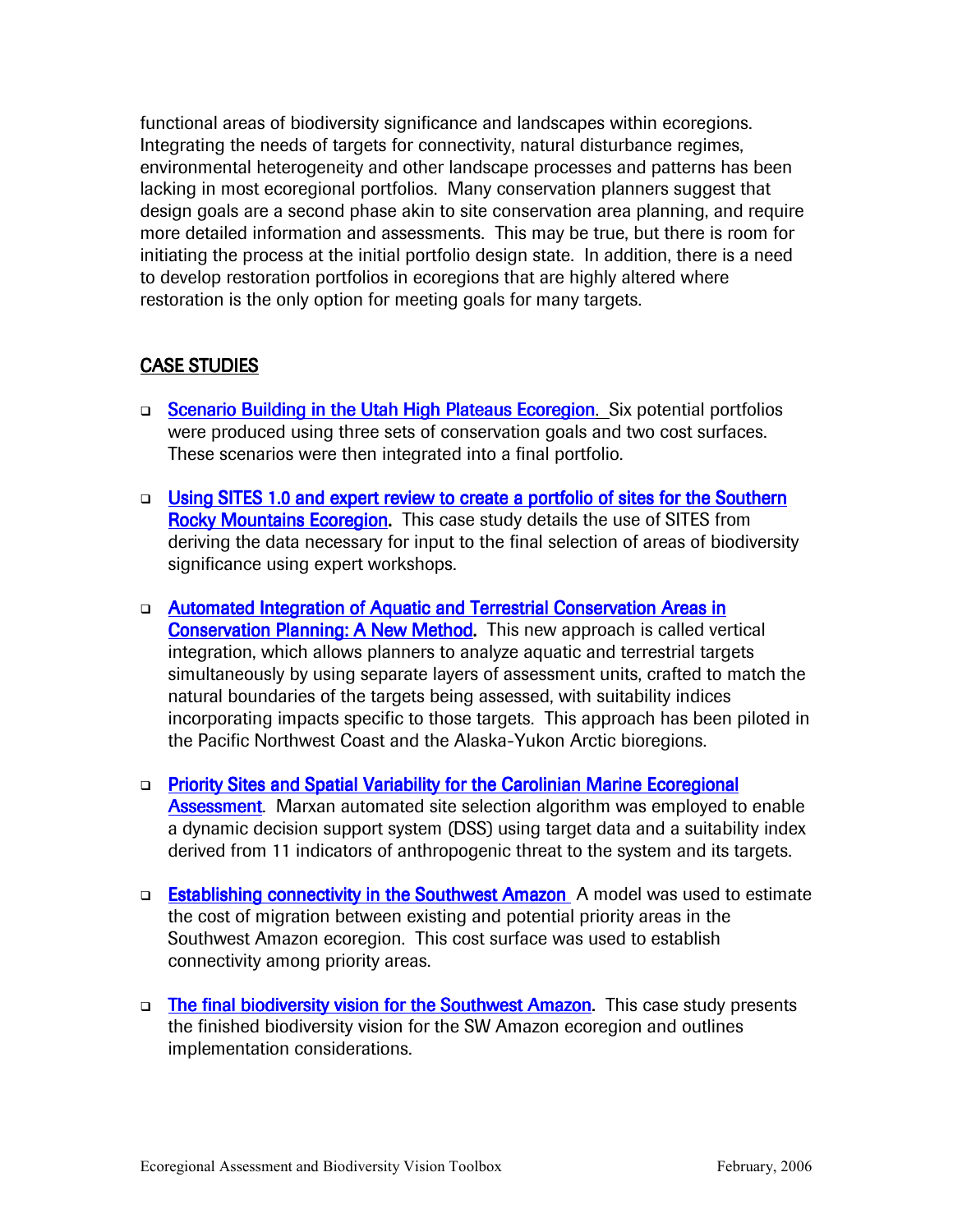#### Further examples of Ecoregional Assessments using software tools for portfolio design:

Some of the first assessments to use SITES:

- Northern Gulf Coast (80) http://www.conserveonline.org/2001/02/b/gulf
- Middle Rockies Blue Mountains (8) http://www.conserveonline.org/2002/05/b/ERP\_with\_appendices

Some of the most recent assessments to use SITES:

- Willamette Valley Puget Trough Georgia Basin (2) http://www.conserveonline.org/2004/06/g/WPG\_Ecoregional\_Assessment
- Apache Highlands (22) http://www.conserveonline.org/2004/04/t/Apache\_Highlands\_Report

Assessments completed using SPOT

- Selva Maya Ecoregional Assessment-ongoing as of summer 2005
- Utah High Plateaus–ongoing as of summer 2005 (see case study above)

Assessments completed using MARXAN

- Greater Caribbean Basin Ecoregional Assessment – draft methods available

Assessments completed using EPAT

- Federated States of Micronesia http://conserveonline.org/docs/2004/03/MicroPg1-47\_main.pdf
- Edwards Plateauhttp://conserveonline.org/docs/2005/08/Edwards%20Plateau%20Biodiversity%20a nd%20Conservation%20Assessment.pdf

Further examples of Ecoregional Assessments with integrated portfolios:

Assessments that integrate terrestrial and freshwater portfolios

- Apache Highlandshttp://conserveonline.org/docs/2004/04/Apache\_Highlands\_Report.pdf
- Southern Rockies http://conserveonline.org/docs/2002/02/SRMreport.pdf
- Great Lakes- http://conserveonline.org/docs/2005/11/Aqua\_Vol1\_final\_eversion.pdf and http://conserveonline.org/docs/2005/11/Terr\_Vol1\_final\_eversion.pdf
- Congo River Basin Assessment

Assessments that integrate terrestrial, freshwater and marine

- Willamette Valley- Puget Trough-Georgia Basinhttp://conserveonline.org/docs/2004/06/WPG\_Ecoregional\_Assessment.pdf
- Cook Inlethttp://conserveonline.org/docs/2004/09/Cook\_Inlet\_Ecoregional\_Assessment.pdf
- Chesapeake Lowlands http://conserveonline.org/docs/2005/03/CBYplan.pdf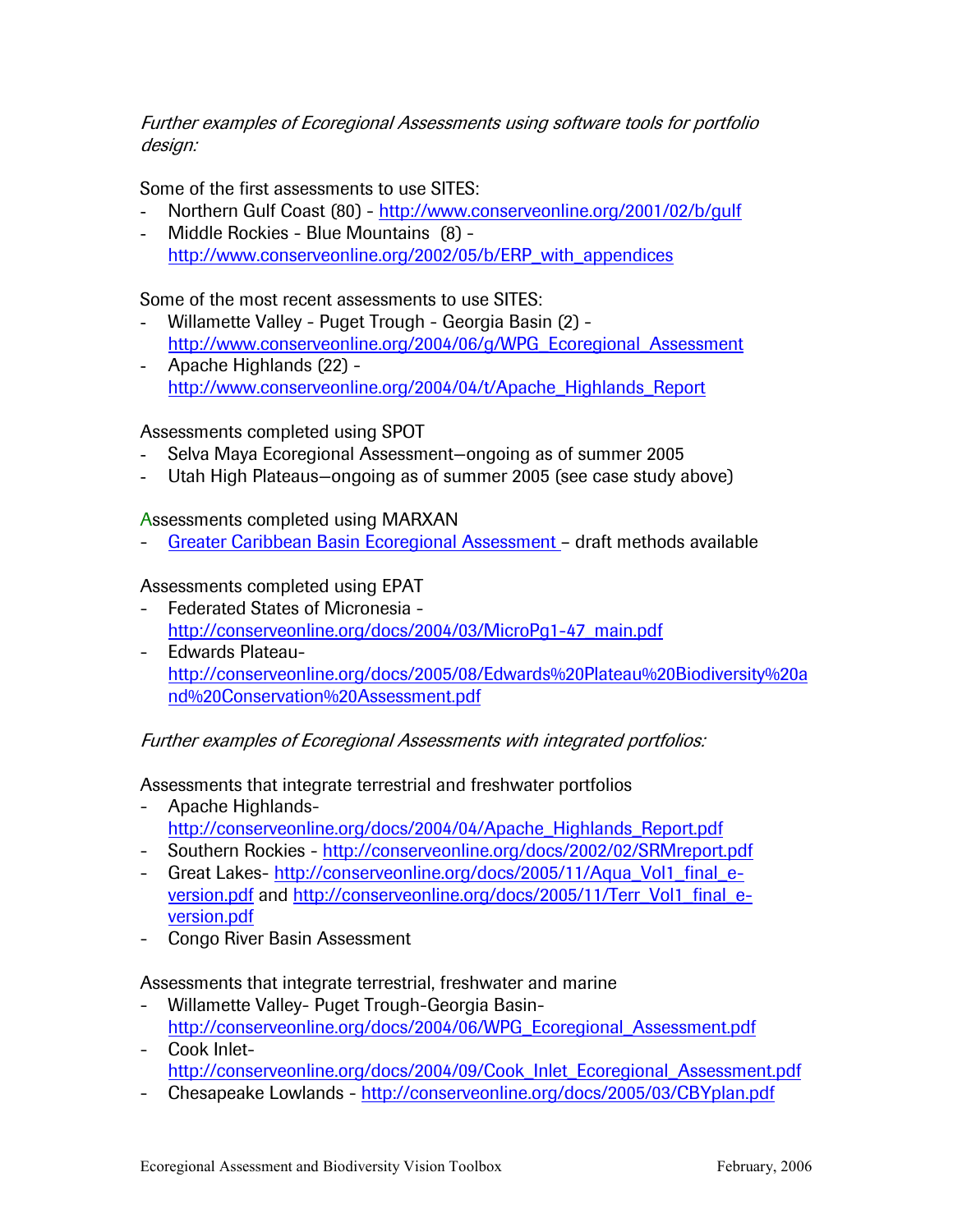Further examples of Marine or Freshwater portfolios:

Marine

- Northern Gulf http://conserveonline.org/docs/2001/02/gulf.pdf
- Bering Sea http://conserveonline.org/docs/2004/04/Ecoregion-Based\_Conservation\_in\_the\_Bering\_Sea.pdf

**Freshwater** 

- Upper Mississippi River Basin http://conserveonline.org/docs/2003/08/UMRB\_report.pdf
- Southeast Assessment (Tennessee/Cumberland, Mobile, Mississippi Embayment, Mid-Atlantic) - http://conserveonline.org/docs/2003/08/se\_biodiv\_assess.pdf

## TOOLS

SPOT- SPOT: The Spatial Portfolio Optimization Tool by Dan Shoutis (2003) is a technical document on the tool. A general power point presentation is available here. Contact Ecoregional Assessment data manager for technical resources (programming documentation) at era@tnc.org.

MARXAN web site: http://www.ecology.uq.edu.au/index.html?page=20882

The EPAT Draft Users' Guide can be viewed here.

### RESOURCES

#### **Websites**

Sites: An Analytical Toolbox for Ecoregional Conservation Planning. The University of California at Santa Barbara has a website available at: http://www.biogeog.ucsb.edu/projects/tnc/toolbox.html

A Practical conservation tool review from the Pacific North America Regional office, with a description on Sites is available at: http://conserveonline.org/2004/08/p/CPT\_final\_7-04\_32\_pp (January, 2003)

#### **Publications**

Abell, R.M., M. Thieme, et al. (2002). A sourcebook for conducting biological assessments and developing biodiversity visions for ecoregion conservation. Volume II: Freshwater ecoregions. Washington, DC, USA, World Wildlife Fund.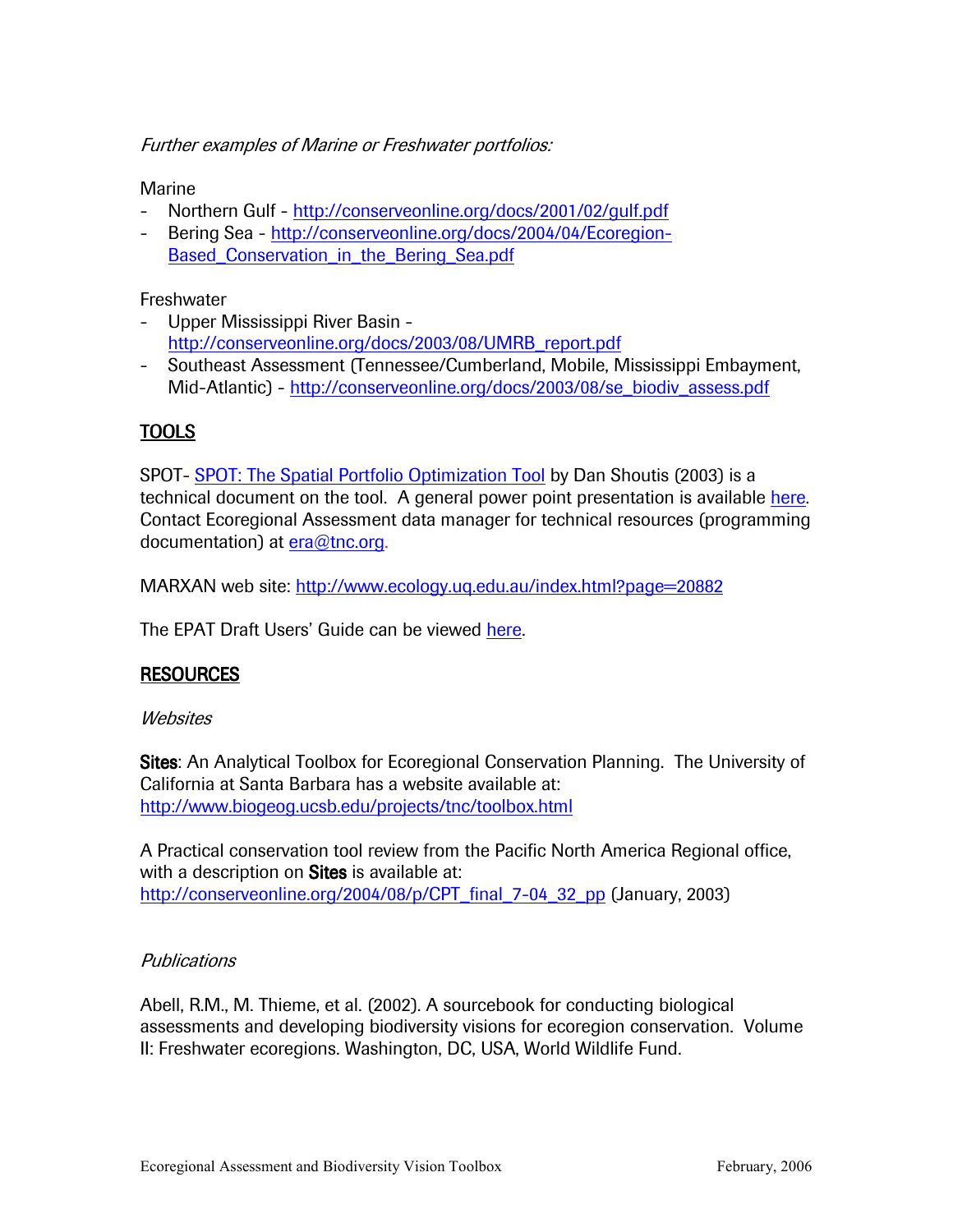Andelman, S. A., I. Ball, and D. Stomms. 1999. Sites v1.0: An Analytical Toolbox for Designing Ecoregional Conservation Portfolios. Arlington (VA): The Nature Conservancy. (SITES)

Ball, I. R. and H. P. Possingham, (2000) MARXAN (V1.8.2): Marine Reserve Design Using Spatially Explicit Annealing, a Manual (MARXAN)

Cowling et al. 2003. The expert or the algorithm?—comparison of priority conservation areas in the Cape Floristic Region identified by park managers and reserve selection software. Biological Conservation, 112, 147-167.

Dinerstein, E., G. Powell, et al. (2000). A workbook for conducting biological assessments and developing biodiversity visions for ecoregion-based conservation. Washington, D.C., USA, Conservation Science Program, World Wildlife Fund.

Eardley, K. A. (1999) - A Foundation for Conservation in the Riverina Bioregion. Unpublished Report, NSW National Parks and Wildlife Service. – (C-Plan)

Ferrier, S. , R.L. Pressey, T.W. Barrett,2000. A new predictor of the irreplaceability of areas for achieving a conservation goal, its application to real-world planning ,and research agenda for further refinement. Biological Conservation 93,303–326. (C-Plan)

Margules, C.R. and R.L. Pressey, (2000). Systematic conservation planning. Nature 405, pp. 243-253.

Meir, E., S.J. Andelman, et al. (2004). "Does conservation planning matter in a dynamic and uncertain world?" Ecology Letters 7: 615-622.

Possingham, H.P., I.R. Ball and S. Andelman (2000) Mathematical methods for identifying representative reserve networks. In: S. Ferson and M. Burgman (eds) Quantitative methods for conservation biology. Springer-Verlag, New York, pp. 291- 305. (MARXAN)

Pressey, R.L., H.P Possingham, and C.R. Margules, 1996b. Optimality in reserve selection algorithms: When does it matter and how much? Biological Conservation. 76: 259-267.

Pressey, R.L., I.R. Johnson, and P.D. Wilson, 1994. Shades of irreplaceability: Towards a measure of the contribution of sites to a reservation goal. Biodiversity and Conservation. 3: 242-262.

Pressey, R.L., S. Ferrier, C.D. Hutchinson, D.P. Sivertsen, and G. Manion, 1995. Planning for negotiation: Using an interactive geographic information system to explore alternative protected area networks. In D.A. Saunders, J.L. Craig & E.M.